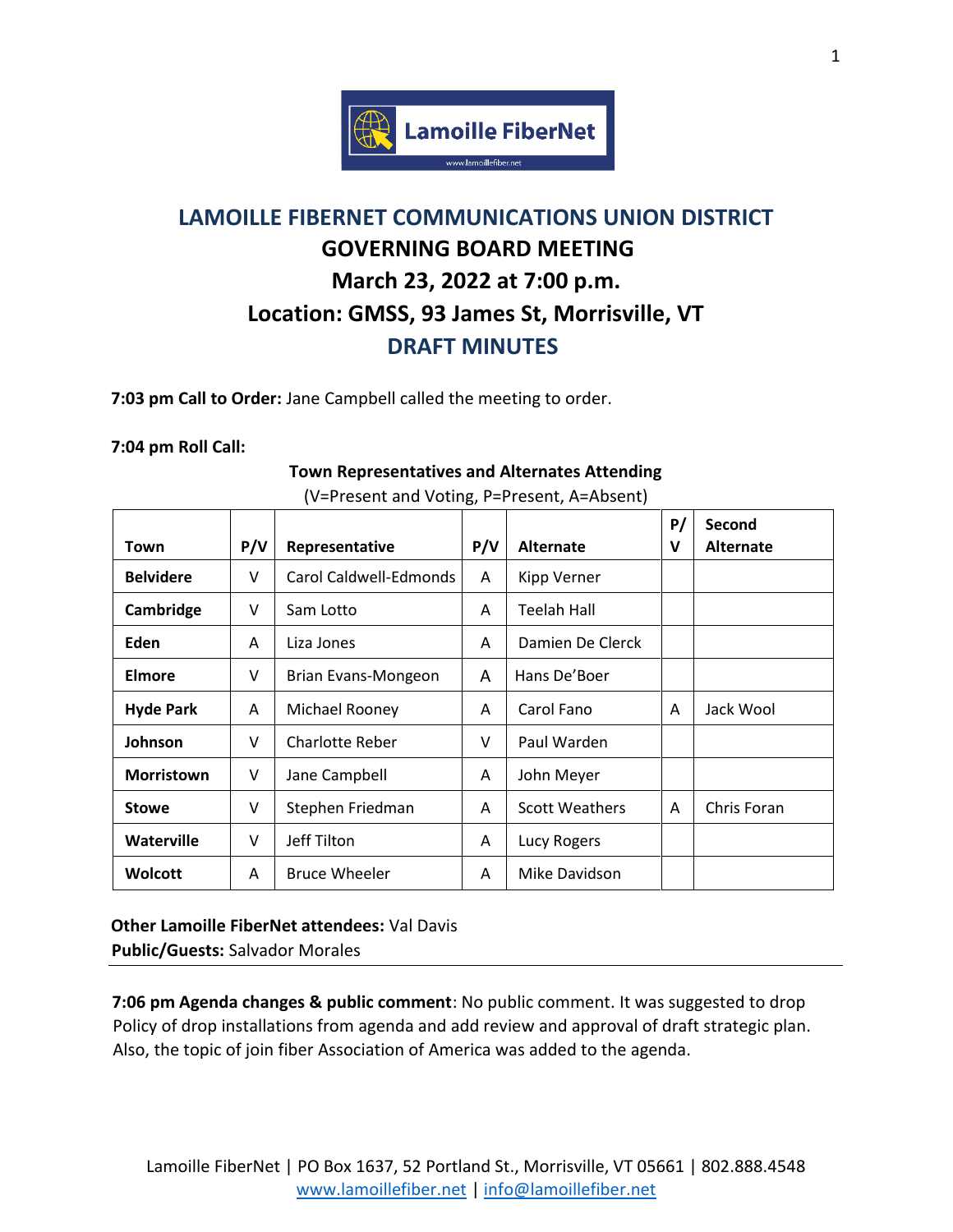**7:06 Approve 02/23/22 meeting minutes**: Jane Campbell recommends these minutes be tabled due to needed revision. The revisions needed are grammar and more depth needed for why the last meetings minutes were approved due to substantial amendments being made for those.

**7:08 pm Consent Agenda**: Larry Lackey sent out the Treasure's Report. The balance sheet shows \$66,000 as deferred revenue is the remained of the FY21 Grant from DPS. Also, on the budget vs Actual, \$332,897 depot is the NEK CARES Grant that the CUD assisted them with. Val Davis has no recent purchases. Val also would like each member to be in touch with their select boards for the upcoming reassignment. Val will forward all the necessary paperwork for the reassignment. Paul Warden moved to approve consent agenda; Jeff Tilton seconded. All were in favor

**7:09 pm Legal Representation**: Executive Committee went over legal needs at their last meeting. Since NWCUD went forward with Lurman Senter, the Executive and Finance Committee has recommended that LFCUD put Lurman Senter on retainer. Stephen Friedman moved to begin a relationship with Lerman Senter, Carol Caldwell-Edmunds seconded. Brian Evans brought up the point that in situations where two CUDs have differing opinions, will Lerman Senter be able to represent both CUDs fairly. Val responded that the purpose of the current joint work group, is that Both CUDs need to have mutual agreement within the joint work group before anything goes to the attorney. If at any point the two CUDs more in different paths, then Lerman Senter could not be a reliable firm to go with. Stephen does believe that the relationship with Lerman Senter is appropriate currently due to both CUDs working to come to an agreement with Google Fiber. Val Davis does bring up that this attorney is specifically being used for this agreement. Also, Val mentioned that the time period for their use could be 3-6 weeks with a maximum dollar amount of \$25,000. Stephen brought up that the finalization of the deal could take much longer than 6 weeks and could cost over six figures. Jane asked the committee if it would be appropriate to agree that the maximum the CUD should spend during this initial contract is \$25,000. Once that is finalized the CUD will send it over to Google, who will then draft the first round of the MSA, which will then trigger another legal review, depending on how much needs to be changed. Stephen Friedman moved that the CUD approve entering a contract with Lerman Senter for the purposes of conducting a legal review of the term sheet, and that this contract will go through may and cost a maximum of \$25,000 and Carol Caldwell-Edmunds seconded. All were in favor.

**7:23 pm Review and Approval of draft Strategic Plan**: The plan will go through 2024 and is considered a live document. Val can change operational steps. When Val does change the timeline, he will need to notify Governing Board. The Paul, Jeff, and Val are open to any input from Governing Board regarding the current plan. Val is looking for approval of this draft. Stephen Friedman will investigate the financial section in the document and report back in case he believes there needs to be additional edits. Sam Lotto moved to approve the draft of the Strategic Plan. Charlotte Reber seconded. Brian Evans-Mongeon abstained. The rest of the committee was in favor.